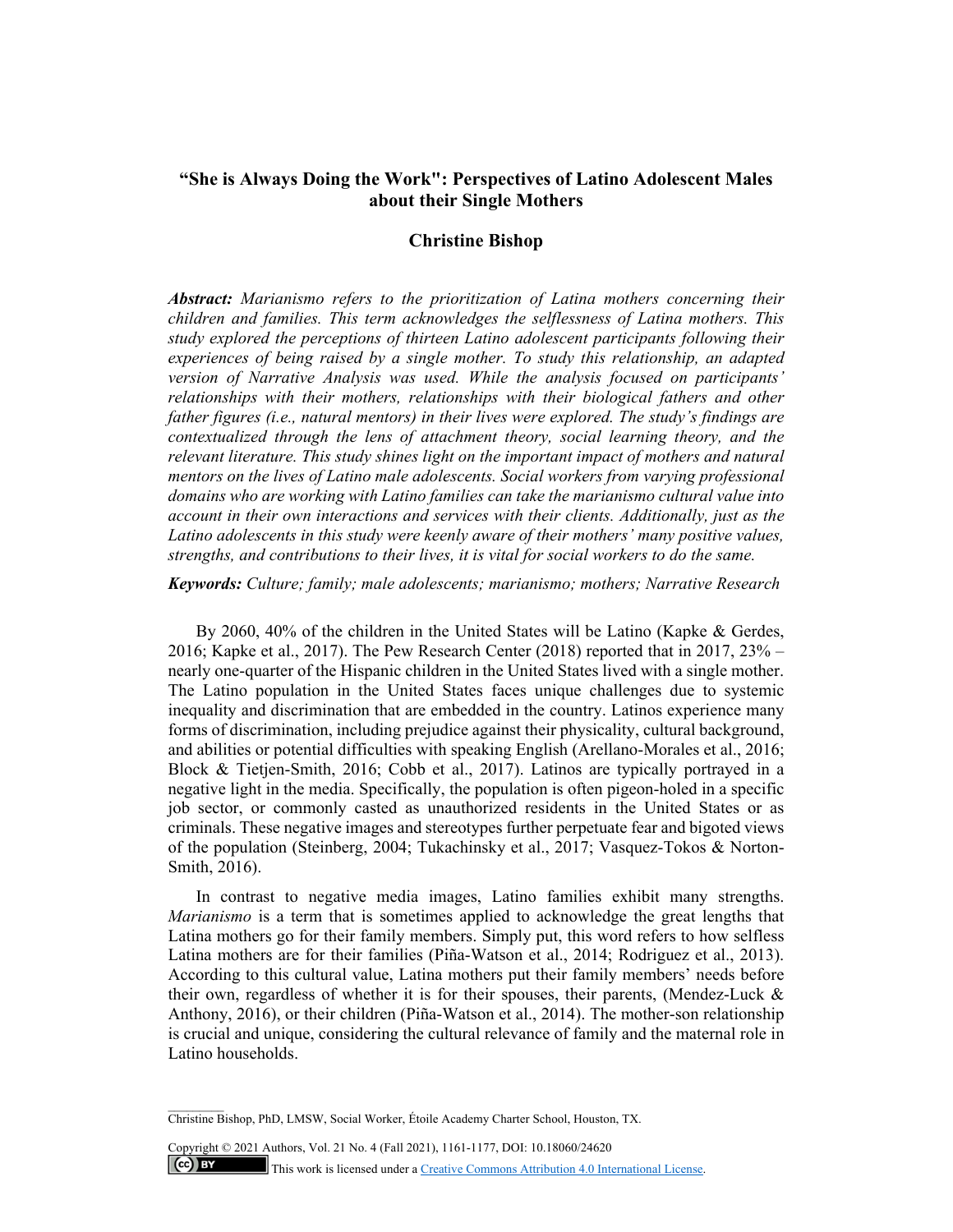In alignment with the marianismo cultural value, Ceballo and colleagues (2012) found that Latina mothers placed a lot of emphasis on having good communication with their children, as well as building trust with them. Vargas et al. (2016) completed a qualitative study via individual interviews to better understand the experiences of male adolescents who were growing-up with single mothers. The participants shared about their mothers' heavy workloads, the fact that their mothers served as the sole caregiver at home, as well as feelings of jealousy when witnessing fathers and sons in public spaces (Vargas et al., 2016). The adolescents provided rich information, as they were willing to be open and vulnerable in order to share difficult emotions. These types of first-hand accounts are not prevalent in the social work literature with this population.

#### **Natural Mentoring**

Like mothers, natural mentors can be beneficial assets to adolescents' lives. A natural mentor is an informal mentoring arrangement that does not necessarily stem from a formal mentoring program; rather, they occur from organic relationships that adolescents build with adults (Hagler & Rhodes, 2018; Sáenz et al., 2015; VanDam et al., 2018). Regardless of what part of the adolescent's life a mentor comes from the natural mentor serves as a source of guidance and support for adolescents (Hagler & Rhodes, 2018; Sáenz et al., 2015; VanDam et al., 2018). Mentors can come in the form of extended family members, teachers, coaches, or neighbors.

According to Barron-McKeagney et al.'s (2000) description, the Family Mentoring Program (a community-based program that strives to address adolescent violence) aims to mentor children and to include parents in their program's services and interactions with the adolescents. In a similar vein with the inclusion of trusted adult support and guidance, Sánchez and colleagues (2011) conducted a longitudinal mixed-methods sequential explanatory study to assess the access of impoverished Latino adolescents to natural mentoring relationships (NMRs) during their transition from high school. Overall, the mentees (94%) reported that they received various types of support from their mentors, including emotional support, directive guidance, and informational support (e.g., assistance with homework and financial advice; Sánchez et al., 2011).

### **Attachment Theory**

Attachment theory provided relevant context about the life-altering influences that primary caregivers can have on a child's development. The inclusion of this theory was useful prior to the development of the study's methods and supported a deeper understanding of the importance of adult relationships in Latino youth's lives.

Developed by John Bowlby (1988), attachment theory espouses the idea that a child's attachment with their parents can impact their decisions, behaviors, emotional regulation, and future relationships throughout their lives. Bonding with one's caregiver in childhood is crucial to be able to depend on others (Bowlby, 1988; Peacock et al., 2003). An ongoing relationship presents the opportunity for strong emotional connectivity, allowing adolescents to view their caregiver as a safety net during difficult times (Gross et al., 2017).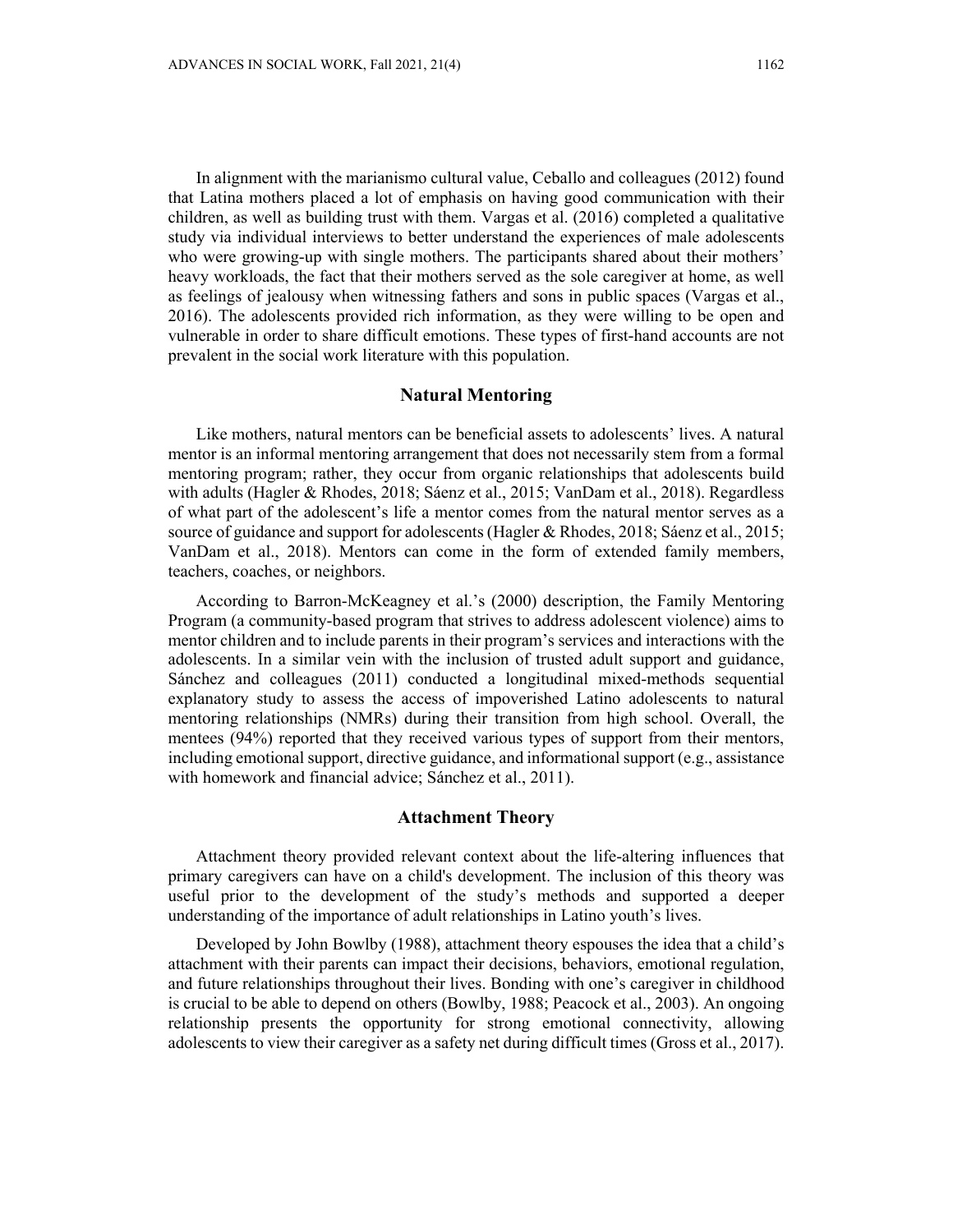According to this theory, adolescents who have a sensitive and responsive caregiver view that figure as a dependable person in their life and are more likely to have a secure sense of self (Bowlby, 1988; O'Connor et al., 2013). Adolescents' attachment with their caregiver is impacted by the care and consistency the adolescent is shown with regard to their needs (Bowlby, 1988; Gross et al., 2017).

Insecure attachments between adolescents and their caregivers are linked to weak bonds, a lack of a consistent reaction when the child feels distressed, and a lack of physical closeness between the adolescents and their caregivers (Gross et al., 2017). When there are weak bonds between the adolescents and their caregiver, acting-out behaviors can occur during adolescence, including drug use, violent behaviors, and problems at school (Peacock et al., 2003). Many adolescents do not have secure attachments with their caregivers. In this circumstance, it is possible that they will seek attachments outside the home (Hurd et al., 2009). If these adolescents seek out a role model elsewhere, it is more likely that the adolescents will be exposed to unfavorable influences (Hurd et al., 2009).

Zilberstein and Spencer (2017) integrated attachment theory in their literature review with attention to mentor-mentee relationship endings. Specifically, they discuss how mentees develop attachments with their mentors, which leads to beneficial outcomes in many domains. From their assessment of the literature, they found that premature endings to relationships with mentors lead to adolescents feeling lost, disappointed, and rejected. Adolescents can have a decreased inclination to continue mentoring services if their services cease prematurely (Zilberstein & Spencer, 2017).

Dallos and Comley-Ross (2005) incorporated attachment theory in their qualitative study of six young people who were involved with mentoring. They report attachment theory was directly related to adolescents' relationships outside of their home (i.e., with mentors) and ultimately, their establishment of trusting relationships with others. Based on interviews with adolescents and two focus group discussions with mentoring program mentors and staff, Dallos and Comley-Ross (2005) found that the adolescents felt that mentoring positively impacted their lives. Some saw their mentors as additional parental figures.

#### **Social Learning Theory**

As with attachment theory, social learning theory was applied to gather deeper knowledge surrounding the impact of an adolescent's relationships, regardless of whether or not they are primary caregivers. Children's behavior is significantly impacted by their life experiences, depending on what they are directly or indirectly exposed to within their homes, schools, and communities (Aschenbrener & Johnson, 2017; Bandura, 1977; Brauer & Tittle, 2012; Chavis, 2011; O'Connor et al., 2013). Children model what they see and hear in their environments and imitate behaviors that result in rewarding experiences (Aschenbrener & Johnson, 2017; Bandura, 1977). Adolescents can learn desirable or undesirable behaviors (Bandura, 1977; Brauer & Tittle, 2012; Kelley & Lee, 2018). Specifically, adolescents can learn how to manage their emotions, resolve disputes, and engage with other people in a healthy manner (O'Connor et al., 2013). These skills are needed during adolescence as youth prepare for future developmental stages. Culture also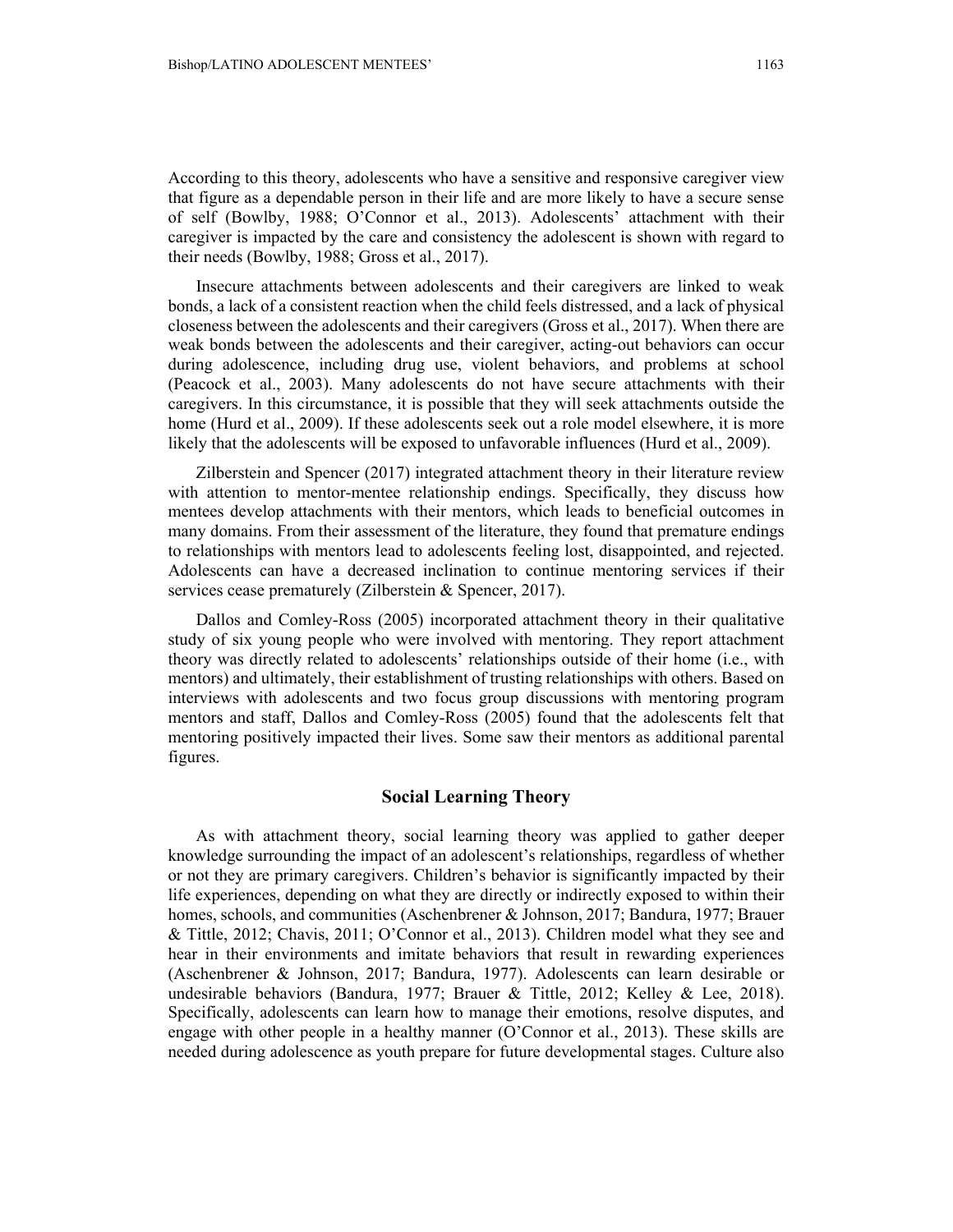shapes individuals when it comes to their beliefs and norms (Chavis, 2011). The available literature is sparse on the narratives from the Latino adolescent population, and particularly those who reside with a single mother.

# **Method**

Using an adapted version of Narrative Analysis, this study aimed to shine light on the perspectives of adolescent Latino males in regard to their experiences growing-up with single mothers as well as other supportive figures in their lives. In a larger study, participants were asked to share about their experiences in a formal mentoring program. During the interviews the participants frequently mentioned their highly supportive single mothers. Thus, this analysis focused on the Latino adolescent males' views of their mothers who, for the most part, raised them as single parents.

Narrative Research is considered to be a strong approach for collecting information about people's experiences throughout their lives (Creswell, 2013). Based on participants' testimonies, the researcher can uncover how the participants assign meaning to their experiences, which can allow for unique experiences and perceptions as they relate to one's unique cultural heritage or upbringing. This framework takes into account the participants' perceptions of their lived experiences (Wertz et al., 2011). Though oral or written materials can be used within this approach (Creswell, 2013; McAlpine, 2016; Wertz et al., 2011), this study examined the participants' responses to the interview protocol for meaningmaking, as they were given the opportunity to explain their experiences in-depth. A Midwestern urban university Institutional Review Board (IRB) approved this study.

Thirteen Latino adolescents participated in this study. The eligibility criteria for this study were:

- self-identify as male,
- self-identify as Latino,
- attended the Boys & Girls Club for at least two months prior to the interview,
- lived with a single mother for longer than two years (if living with their father, there was a partial custody arrangement, i.e., living primarily with a single mother),
- between the ages of 12 and 18.

When working with human participants in the research process, ethical considerations and standards must be observed (Drewry, 2004). An assent form was available for children ages 12-14 and a Study Information Sheet was provided for adolescents ages 15 (+). The study information sheet was also made available for both English and Spanish-speaking parents. The adolescents' participation was strictly voluntary. Prior to the recorded individual interview process at a Boys & Girls Club site located in Central Florida, the researcher provided a reminder of the purpose of the study to all participants. This information was also explained to parents/guardians. Participants were assured that their involvement in the study was voluntary, that they were not required to answer every question that was asked, and that they could withdraw from the study at any time.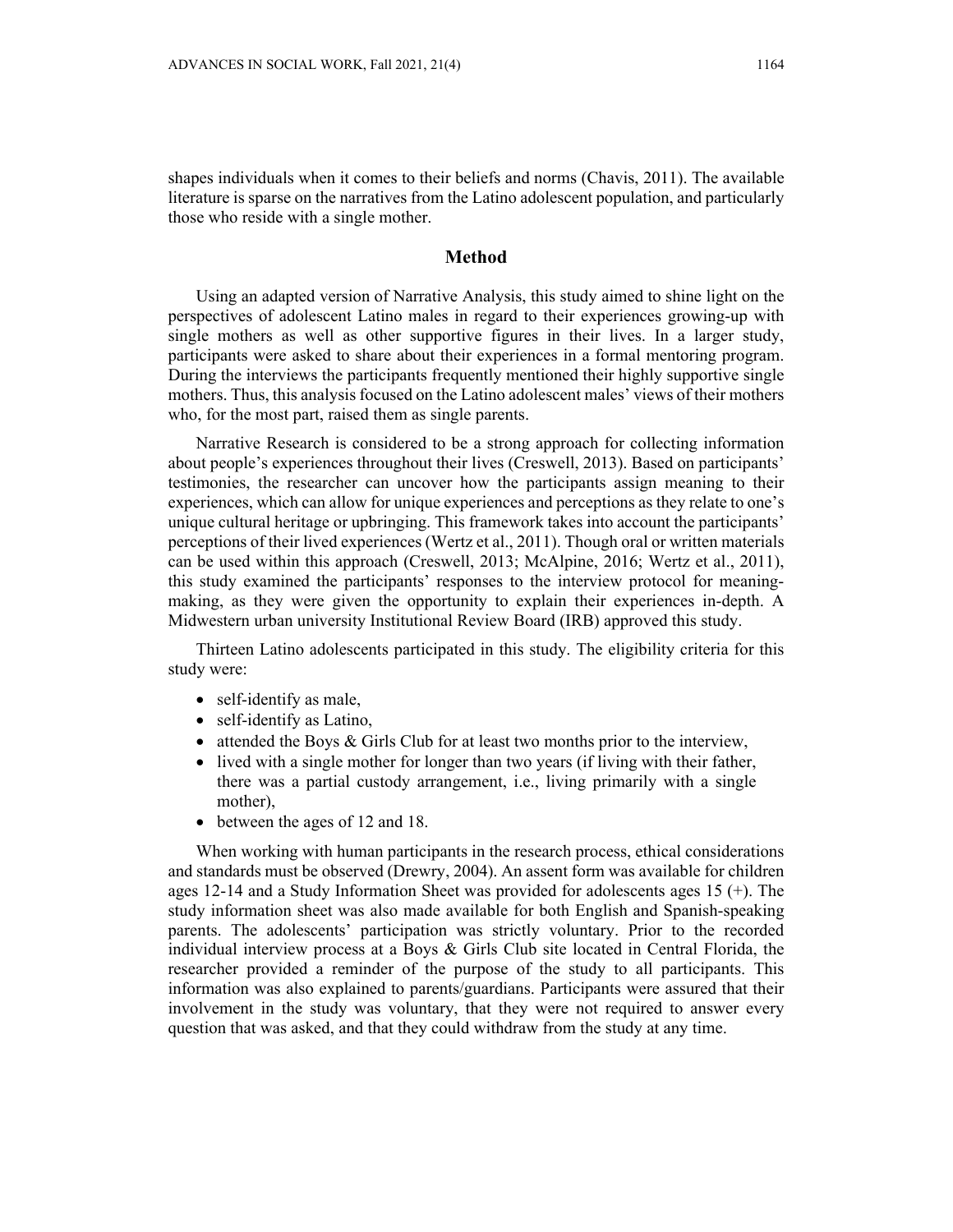# **Recruitment**

The larger study focused on the mentoring services for Latino adolescents provided by the Boys  $\&$  Girls Club, thus contact was made with the president/CEO at the Boys  $\&$  Girls Clubs of Central Florida. The CEO was provided a copy of the study materials, including the study information sheets, assent form, and recruitment emails. The researcher submitted the study information for program staff to share with the participants and their guardians prior to making contact with them, which was primarily done via phone. As part of the assent process, the researcher shared aloud at the start of each interview:

*I am interested in learning about you and your experiences with your family, as well as your mentoring program. Remember that your input is voluntary. You are not required to answer any questions that you feel uncomfortable with. Also, you may end your participation in the interview at any time.* 

### **Participant Demographics**

Thirteen participants ranging in age from 12 to 17 took part in this study. Each participant self-identified as a Latino male and was in either middle or high school. Pseudonyms were used to preserve participants' confidentiality. A summary of the participants' demographic information regarding their ethnicity, age, how often they attended the Club, etcetera, can be found in Table 1.

#### **Instruments**

Participants were asked for basic demographic information (e.g., age, grade level, and who they lived with) via a written survey. The semi-structured interview protocol included questions about the participants' relationships with their mothers, biological fathers, and other natural mentors in their lives. Questions included:

- 1. Tell me a bit about your family.
- 2. Can you tell me about your dad?
- 3. Can you tell me about whether there is another man in your life who is like a fatherfigure to you?
- 4. Was your mother included in your mentoring services in any way?
- 5. How was she included?
- 6. What are your thoughts on her involvement with your services?
- 7. Would you have preferred for her to have been more involved? How might your experiences have been different if she was able to be more involved?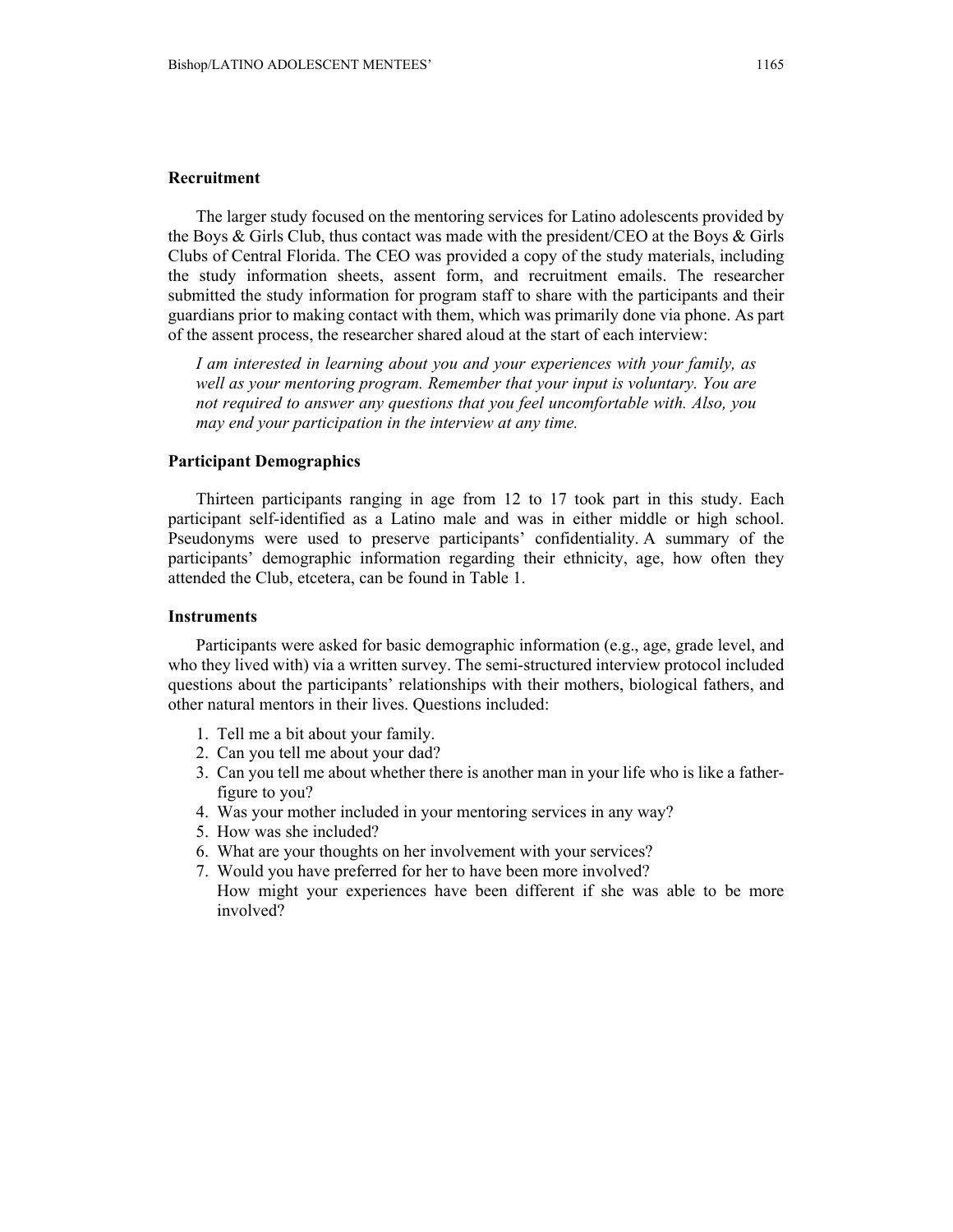|                |                                                            |     |                        |                                        |                         | <b>Club Involvement</b> |                 |
|----------------|------------------------------------------------------------|-----|------------------------|----------------------------------------|-------------------------|-------------------------|-----------------|
| Pseudonym      | <b>Ethnicity</b>                                           | Age | <b>School</b><br>Level | Parental/Caregiver<br><b>Structure</b> | # of<br><b>Siblings</b> | Days per<br>Week        | <b>Duration</b> |
| Aaron          | Puerto Rican                                               | 14  | 9th                    | Mother full-time                       | $5$ or 6<br>(unsure)    | 5                       | 2 years         |
| <b>Brandon</b> | Puerto Rican                                               | 15  | 10th                   | Mother full-time                       | 4                       | $\overline{4}$          | 4 years         |
| Christopher    | Puerto Rican                                               | 17  | 12th                   | Mother full-time                       | $\mathbf{1}$            | 5                       | 6 years         |
| David          | Puerto Rican                                               | 13  | 8th                    | Mother full-time                       | $\mathbf{1}$            | 5                       | 3 years         |
| Evan           | Puerto Rican                                               | 13  | 8th                    | Mother full-time                       | 9                       | $\overline{5}$          | 1 year          |
| Flynn          | Puerto Rican                                               | 17  | 12th                   | Mother full-time                       | 11                      | $1-2$                   | 1 year          |
| Gregory        | Mexican &<br>Cuban                                         | 14  | 9th                    | Mother 5 days &<br>father 2 days/ week | $\overline{2}$          | 5                       | 2 years         |
| Henry          | Puerto Rican                                               | 12  | 7th                    | Grandmother full-<br>time              | 1                       | 5                       | 1 year          |
| Ignacio        | Spanish, Irish, &<br>African-<br>American                  | 13  | 7th                    | Mother full-time                       | $\overline{2}$          | 5                       | 6 months        |
| Juan           | Puerto Rican                                               | 16  | 10th                   | Mother & step-<br>father               | $\overline{2}$          | $\overline{4}$          | 5 years         |
| Karl           | Puerto Rican,<br>Cuban, Italian,<br>& African-<br>American | 14  | 7th                    | Mother full-time                       | $\mathbf{1}$            | 5                       | 1 year          |
| Lenny          | Puerto Rican                                               | 13  | 8th                    | Mother & step-<br>father               | $\mathbf{0}$            | 5                       | 4 years         |
| Michael        | Puerto Rican                                               | 14  | 10th                   | Mother & step-<br>father               | 3                       | 5                       | 7 months        |

Table 1. *Participant Demographics* 

### **Data Tracking and Coding**

The narrative data from this study, the coding documents, and the list of themes, subthemes, and their categories were maintained electronically on Google Drive via password protection. As an initial step of the coding process, the researcher completed a step called *unitizing*, meaning the simple bits of information pertaining to the studies' questions and its purposes were simply noted (Rodwell, 1998). Units could range from words, sentences, or paragraphs. The next step of the process was *sorting.* In this phase, each of the units were compared with one another and based on their commonalities and distinctions, relevant themes were identified. Similar units were combined into their own corresponding themes, a process known as *lumping*. The individual themes, sub-themes, and categories have their own distinctions and definitions. Any "miscellaneous" items were initially noted, then placed in any corresponding themes that might be relevant (Rodwell, 1998). After this step, all themes, sub-themes, and categories were reviewed to ensure they are non-redundant and conceptually make sense. Per Rodwell's (1998) recommendation, the number of themes was intentionally limited.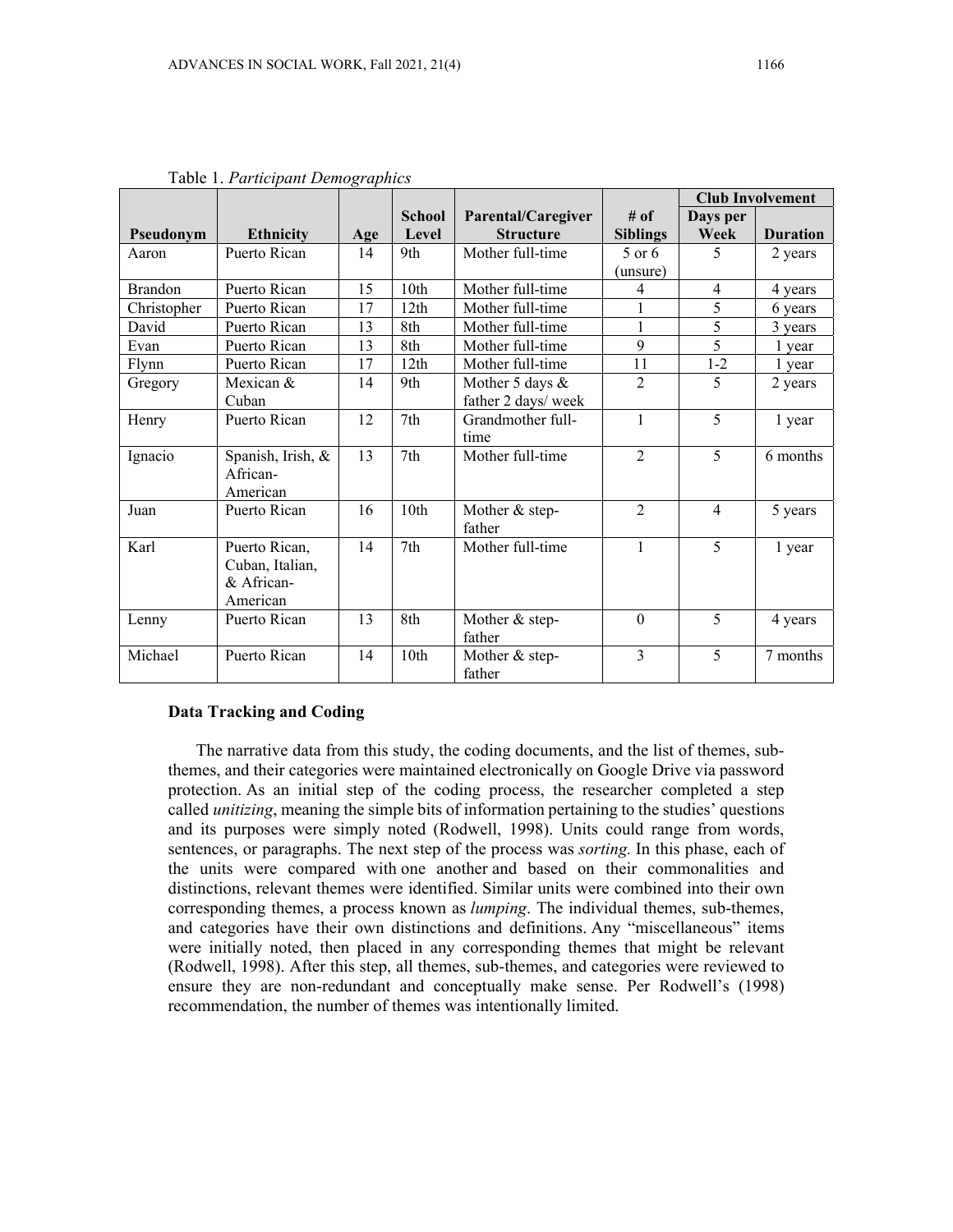For this study, three overall themes were identified. Each unit was re-reviewed to ensure its unit assignment was correct, as well as to confirm its theme, sub-theme, and when applicable, category assignments were accurate and conceptually sound (Rodwell, 1998). Ultimately, the potential relationships between the differing participants' narratives were identified and compared to each other, leading to the study's themes, sub-themes, categories, and the overall findings.

### **Member-Checking**

Study participants were invited to participate in a member-checking process after the individual interviews were completed, transcribed, and analyzed. They were given the opportunity to approve or if needed, correct the researcher's interpretation of the specific information they provided during their interviews (Carlson, 2010). A total of nine participants participated in member checking. Each of the nine participants confirmed the findings based on their interviews as accurate.

### **Reflexivity**

The researchers' demonstration of reflexivity in Narrative Research is vital (Carlson, 2010; Etherington, n.d.). An audit trail consisting of a detailed account of the research process was maintained throughout the study (Carlson, 2010; Etherington, n.d.). The study's audit trail consisted of the list of themes, sub-themes, categories, and each of their definitions from the data analysis process. The researcher participated in reflexive journaling regularly during each phase/step of the research and analysis processes, as well as when emerging thoughts occurred regarding the research process, which could include new ideas, beliefs, confusion, or concerns (Carlson, 2010; Cope, 2014; Rodwell, 1998). This study's reflexive journal contains a variety of information, such as activities that were conducted from day-to-day, plans for the study for the upcoming days, weeks, etcetera, the researcher's understanding of the interviews that took place, contacts made via phone, email, or texts during the study process for recruitment, and member-checking.

Throughout the process of engaging in reflection, the researcher came to important realizations about the research process. Specifically, it appeared as though the generally negatively-toned social sciences published literature regarding Latinos was impacting this author's own emphases, writing style, etcetera. Upon this realization, the author made a concerted effort to acknowledge the study participants and their mothers' many strengths.

# **Results**

Three main themes were identified within the narrative data: positive relationships with mothers, varied relationship dynamics with fathers, and supportive relationships with varying types of father figures.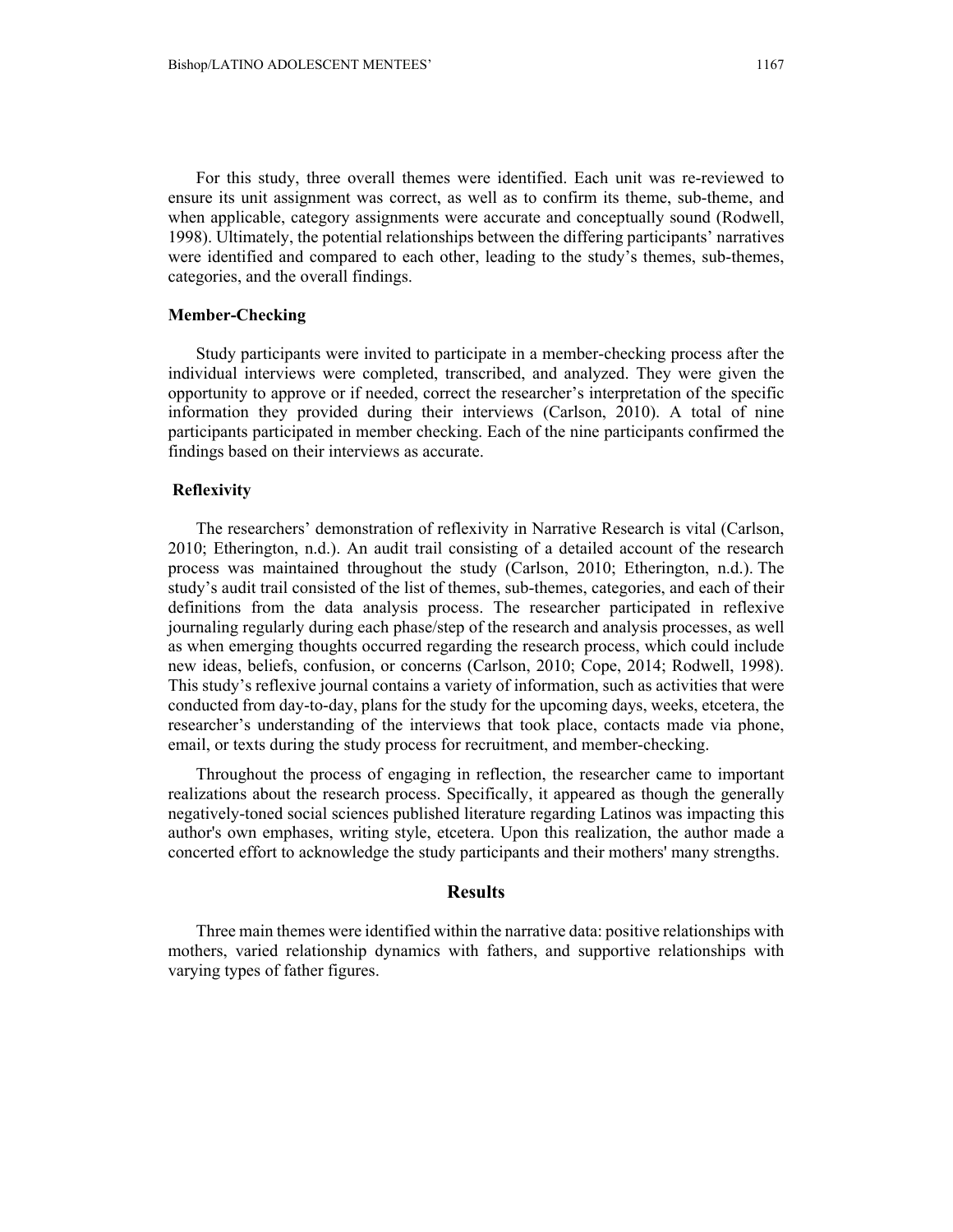#### **Family and Other Supportive Relationships**

The participants described their mothers as hard-working, steadfast supporters of their homes, as well as of their lives. Regardless of situations that can occur in life, the participants felt they could depend on their mothers. Their fathers' level of contact and involvement varied. Some participants were not familiar with their fathers, whereas others had a relationship with their fathers. Several participants have step-fathers who had really shown an interest and dedication in serving in a father-like role for them. Aside from stepfathers, other participants reported that they have father figures who are relatives (e.g., a grandfather) and non-relatives (e.g., a friend of their mother's) who provide that type of role for them. A visual representation of the findings can be found in Figure 1.

### Figure 1. *Family and Other Supportive Relationships*



### **Positive Relationships with Mothers**

The participants' mothers demonstrate various maternal aspects in their relationships with their sons, such as being protective, having a strong connection, tending to the family's responsibilities, etcetera. There were a few reports of mothers and providing a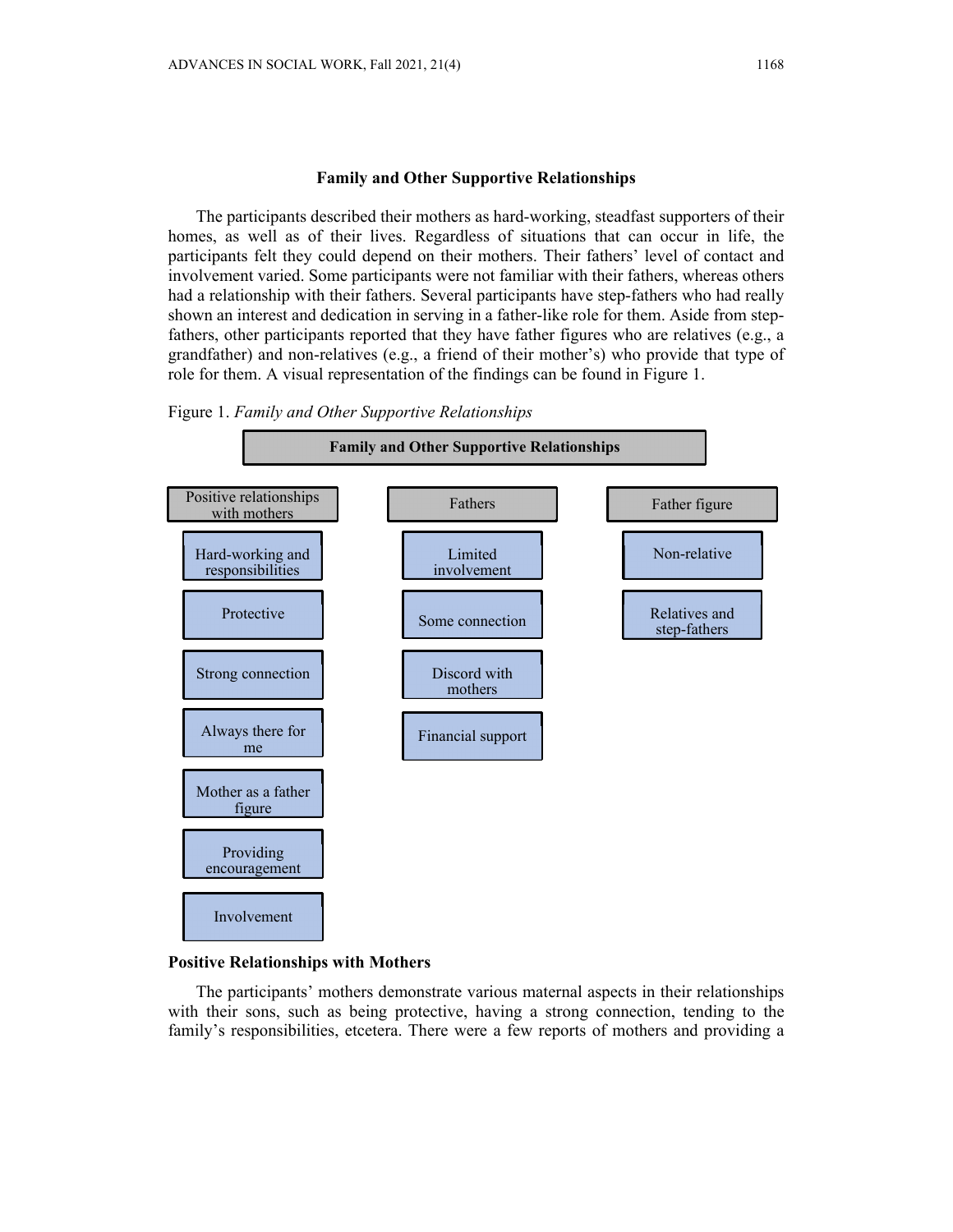fatherly role for them as well. The participants repeatedly expressed that they could depend on their mothers to provide and care for them.

*Hard-Working and Responsible.* Several participants spoke about how hard-working their mothers were, such as when David (age 13) stated, "she achieves her goals" or when Aaron (age 14) said, "my mom's always doing the work." These participants' mothers do what needs to be done in order to maintain their families and household.

*Protective*. The notion of their mothers being protective was brought up by several participants. Comments about protection ranged from Gregory (age 14) stating, "...if I cut myself, it's a baby cut, she'll still make it a big deal…" to Aaron's comment about "...she really don't want me walking around at 2 o'clock in the morning." These participants' mothers are looking out for them, regardless of the level of danger.

*Strong Connection.* Several participants spoke about the strong connections they share with their mothers. Michael (age 14) stated, "... to get to see my mom happy. Yeah. Cause if she is not happy, I'm not happy. If she's mad, I'm mad." Aaron (age 14) said, "My mom's really special to me. I think, if it's not my brothers, then it's my mom." Several participants described how special their mothers were to them.

*Always There for Me.* Karl (age 14) and David (age 13) reported about how their mothers were always there for them, such as by Karl stating, "well my mom has always been there for us. She's been the person who has always done things for us," or David stating, "...she's always there for me, and for my little brother, always caring, and she's always working hard." Brandon (age 15) spoke about how his mother provides him with encouragement with sports when he stated, "she would motivate me to do better and not give up, like usually I would get mad and stop playing half the game." He also stated, "but if she was to watch me play, she would tell me to not give up. Just keep playing that you try and get the win." The participants described their mothers as relentless and caring sources of support and stability.

*Mothers as a Father Figure.* A few participants spoke about their mothers playing a fatherly role for them. Aaron (age 14) said, "My mom's really like a father figure. And she also acts like a dude and stuff, but mainly my mom's like my father figure and my mother figure, as well – a father figure to me, that I look up to and stuff..." Michael stated something similar when he said, "but, my mom is, she's being like a dad and a mom to us. And that's what I like, what I really want to do. I want her to do like that with us." Thus, some mothers exhibited a caring presence that expanded to play fatherly roles for their sons.

### **Fathers**

Fathers' involvement varied as can be seen from this theme's varying sub-themes. Some participants' fathers provided them with support and a certain level of connection, whereas other fathers were not involved.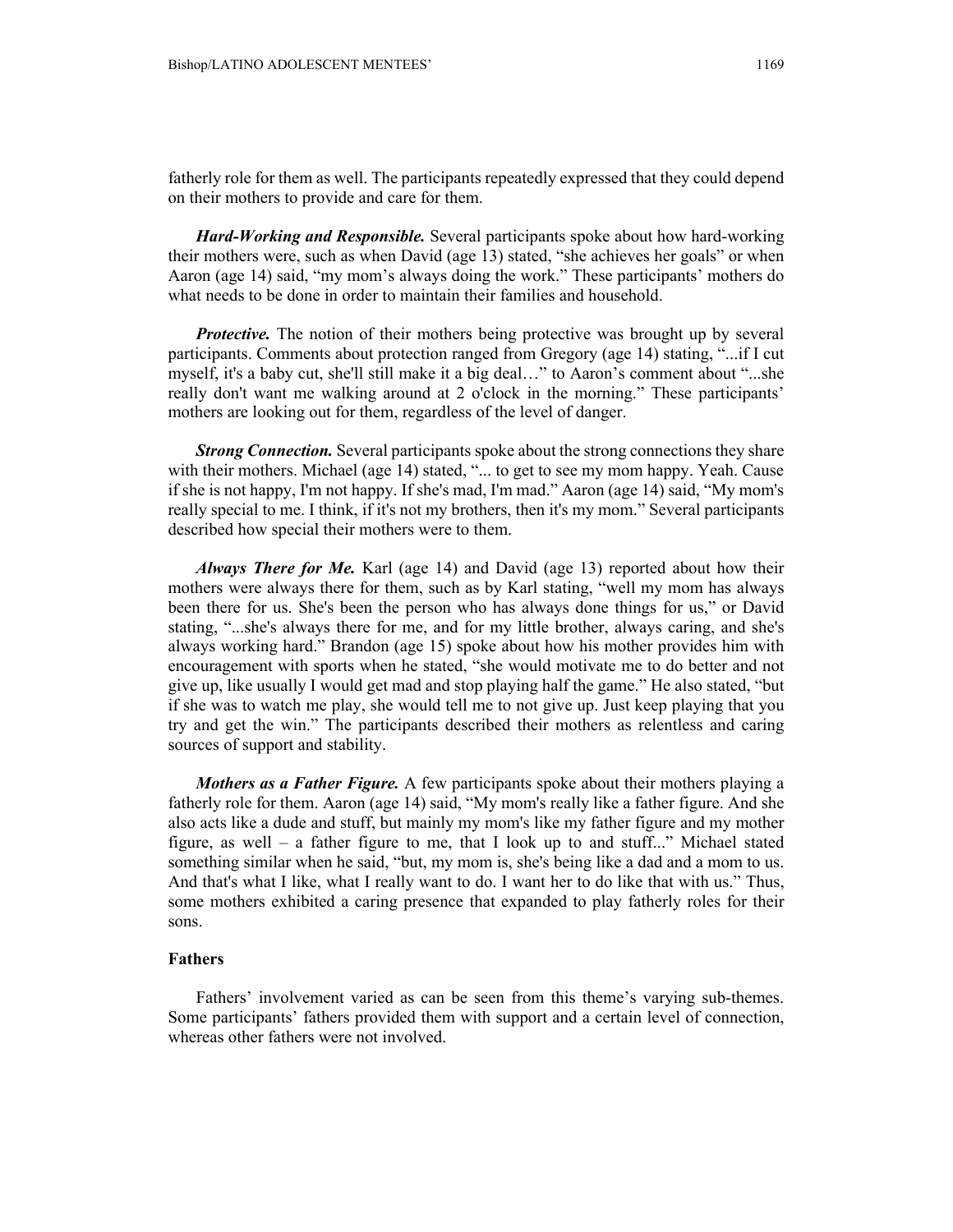*Limited Involvement.* Many participants reported that their fathers had limited involvement in their lives. Christopher (age 17) reported, "He likes to spend time with us, but he'd preferred if we do his hobbies at the same time with him, other than just spending time with us as a major point of his day." Aaron (age 14) stated, "While I was near my dad still, he would not come to my basketball games or any of that." Flynn (age 17) said, "I know who he is, I just couldn't do that if I wanted to" (regarding talking about his father). These quotes are emblematic of the participants' fathers' limited attention and time spent with them.

*Some Connection.* Some participants did have a connection with their fathers, as described by Lenny (age 13) when he said, "My dad, he's moving here. We have a good relationship." Henry (age 12) spoke about his father's involvement in his life on the weekends saying, "Oh, yeah, he's a good dad. He takes care of me weekends because he works every day, every day. And yeah, he… takes me only weekends." These participants, as well as some others, maintain some level of a relationship with their biological fathers.

*Discord with Mothers.* A few participants' fathers have discord with the participants' mothers, as demonstrated by Evan (age 13) who said, "...like when it comes to like my mom, that he's was not very nice. So that's why my mom and him don't talk."

*Financial Support.* A few participants' fathers contribute financially, as Christopher (age 17) reported, "But my dad also contributes to the house" and Aaron (age 14) stated, "But then, he would try, and he would pay for the stuff that I did, too."

### **Father Figures**

Aside from their mothers or fathers, multiple participants mentioned varying types of father figures. Some of the participants' father figures are relatives, whereas others stem from outside of the family.

*Non-Relative.* Several participants have father figures from outside of the family unit. When speaking about his karate instructor, Aaron (age 14) said, "...and that man is very special to me. If something happens to him, I don't know. He's very important." When discussing his mother's friend, Ignacio (age 13) stated, "He was a good friend and he was like... He was a friend of my mom, but I was closer to him than she was to him."

*Relatives and Step-Fathers.* Regarding his grandfather, Henry (age 12) said, "Yeah, he was like a dad to me, like a second dad." Regarding his brother, Christopher (age 17) stated, "I mean, my brother tries to fill in the father role…" Flynn (age 17) mentioned his uncle when discussing father figures.

Three of the participants have step-fathers who are described as being like a father figure for them, or who provide financial contributions to the participants' lives. Ignacio stated his step-father has "...always been there for me to give me advice. He's helped me through school, everything. He's been there supporting me." Juan (age 16) spoke about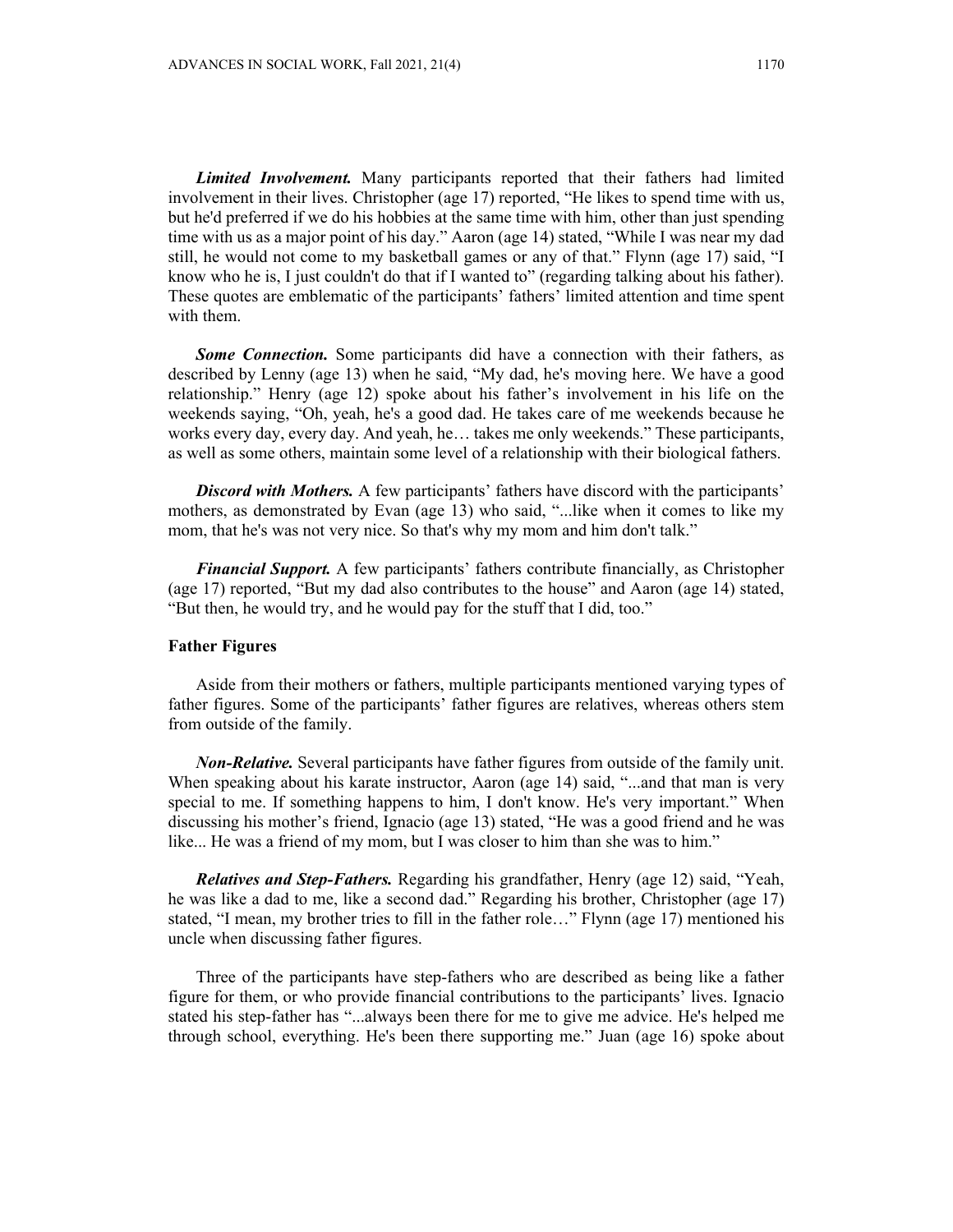being able to depend on his step-father when he stated, "My stepdad is just always there and he just supports and helps…"

Three participants' step-fathers contributed financially, such as when Lenny (age 13) stated, "He's a hard worker and every time we need something, he always provides," or when Aaron (age 14) said, "...and he bought me basketball equipment and stuff, as well."

#### **Discussion**

This study focused on the experiences of Latino adolescent participants growing-up with a single mother. Regarding the participants' mothers, there was a sweeping shared positive perception toward them, including reports of their mothers being protective and supportive, as well as having strong connections with their sons. This finding aligns with the positive findings surrounding the mothers from Ceballo et al.'s (2012) study, who value good communication and trust with their children. Given the strong attachments between the participants and their mothers, attachment theory importantly accounts for the wellbeing of Latino adolescents. For example, many participants' mothers provide a muchneeded base of security and stability (Gross et al., 2017). This ongoing relationship was consistently described by participants as their mothers providing a caretaking role, consistent with existing literature (Bowlby, 1988; Gross et al., 2017). The care and consistency that the participants' mothers provided to their sons correspond to the behaviors associated with secure attachment as noted in attachment theory (Bowlby, 1988; Gross et al., 2017). These participants' mothers have clearly been vital, steadfast figures in their lives, which relates to the cultural notion of marianismo (Piña-Watson et al., 2014; Rodriguez et al., 2013) as well as attachment theory (Bowlby, 1988; O'Connor et al., 2013; Peacock et al., 2003; Santos et al., 1998).

In alignment with social learning theory, parenting quality and techniques (Bandura, 1977; O'Connor et al., 2013) were described by the participants. Participants discussed their mothers' thorough and consistent involvement in their lives, both within and outside of their involvement with the Boys  $\&$  Girls Club. The participants also spoke about their mothers modeling dependability throughout their lives, such as serving as a general source of support. Consistent with Vargas et al.'s (2016) findings, the participants also expressed how their mothers worked hard to provide for the family.

The findings are reflective of the marianismo cultural value (Piña-Watson et al., 2014; Rodriguez et al., 2013). In addition, a few participants described their mothers as father figures. The closeness of the participants with their mothers is an important protective factor, especially considering many of these adolescents' biological fathers have limited involvement in their lives, which can result in a higher susceptibility to social-emotional problems (Huang et al., 2017; Langton & Berger, 2011).

When a father and son do not have consistent contact or reside in the same home, it can be more difficult to maintain a bond (Bachman et al., 2009). Findings from this study regarding participants' perceptions of their fathers seem to align with this notion. Two participants reported that though their fathers still contribute financially, their involvement with them is limited. These findings corroborate literature regarding how fathers leaving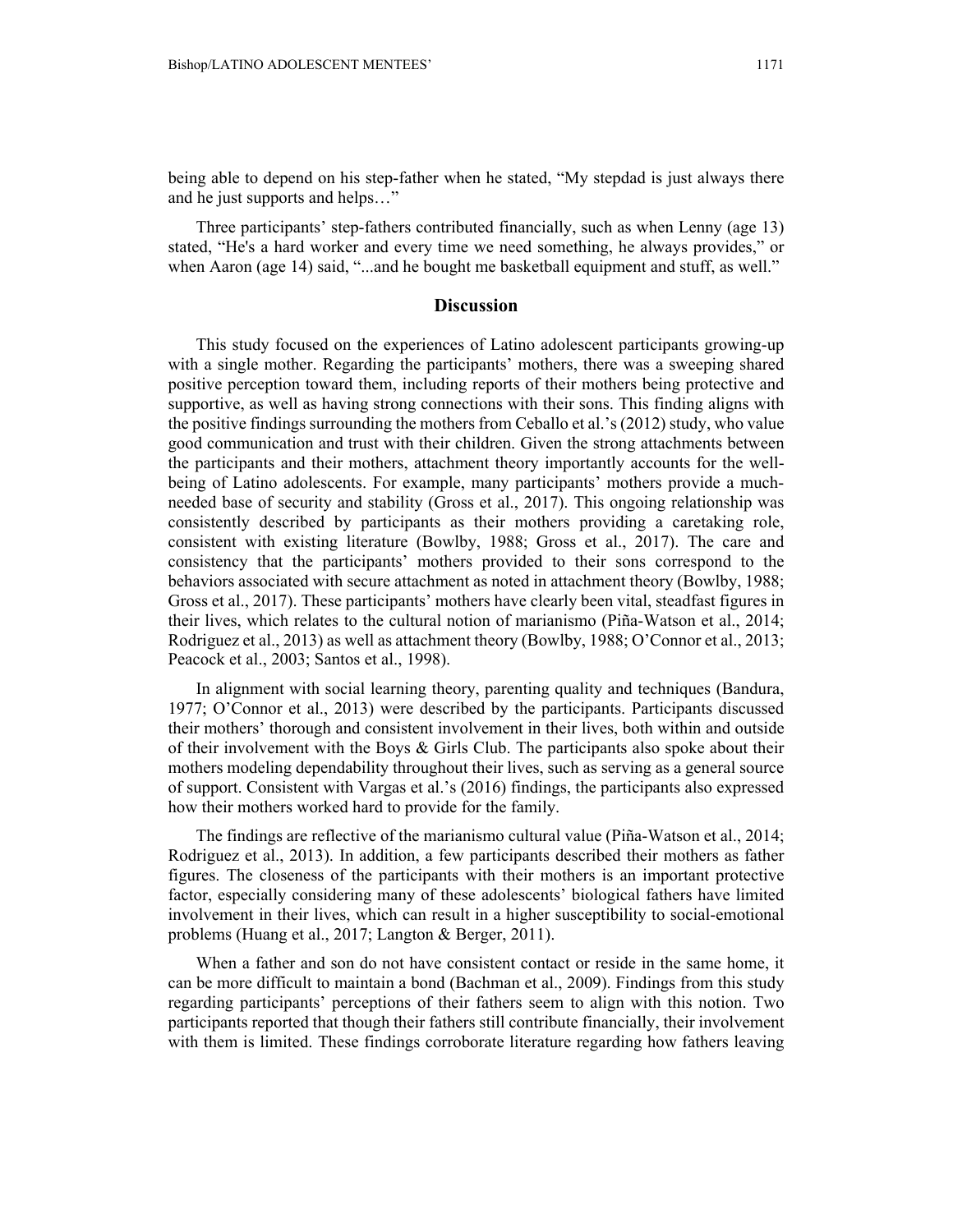the home tend to have minimal contact (Amato  $\&$  Sobolewski, 2001), and can lead to detachment from their adolescent sons (Moore & Hotch, 1982). Some examples of the testimonies that led to the depictions of these weak relationships were a lack of financial support, fathers not engaging in a participant's and his other family members' preferred activities, and inconsistent or no communication. As for the participants who spoke about their fathers' apparent violence/discord with their mothers, it is anticipated that there could be some discord between a mother and a father post-divorce or separation. However, some fathers maintained a peaceful relationship with the mothers. Some participants maintained relationships with their biological fathers, which appeared to be due to their fathers' involvement in their lives (Plunkett et al., 2007).

In addition to their parents, study participants have many different supportive figures in their lives with whom they have close relationships. Both relative, and non-relative father figures took on roles that could be compared to an organic, natural mentoring relationship (Hagler & Rhodes, 2018; Sáenz et al., 2015; VanDam et al., 2018). For instance, some step-fathers, based on the participants' accounts, have really stepped-up in terms of providing a protective factor by serving as caring, supportive adults.

# **Study Limitations**

Like any study, there were limitations within this particular study. With one researcher being involved (and bringing an "outsider" perspective), this was a subjective process, particularly because this was a qualitative study and there was no formal study auditor. In terms of representation among the participants from the study, this was limited, as there was a common cultural background among the participants. The participants from the study are also living in the same geographic area. The researcher was able to review individual study findings (based on the individual interviews) with nine of the study participants. Unfortunately, the researcher was not able to get in touch with four of the participants to review their findings (multiple attempts were made to reach them via phone). Additionally, in terms of eligibility criteria, some alterations were made, as it was uncovered that one participant's parents have joint custody. Several other participants have step-fathers who are currently living in the home. Since these participants lived with single mothers for several years, it was determined that they would still be included in the study. For Juan in particular, this researcher was not able to determine when his step-father moved into the family's home. Lastly, though efforts were made to ensure the participants were aware their participation was voluntary and confidential, they might not have felt comfortable with being completely transparent because of the nature of the questions asked, thus, some responses might reflect social desirability bias (King & Bruner, 2000).

#### **Future Recommendations**

Future studies may include the perspectives of Latino adolescents from a wider range of ethnic backgrounds. It is clear that the mother-son bond across the participant pool was extremely strong and deep. Similar studies on Latino adolescents grounded in strengthsbased theory are needed. In future research regarding this population, there should be more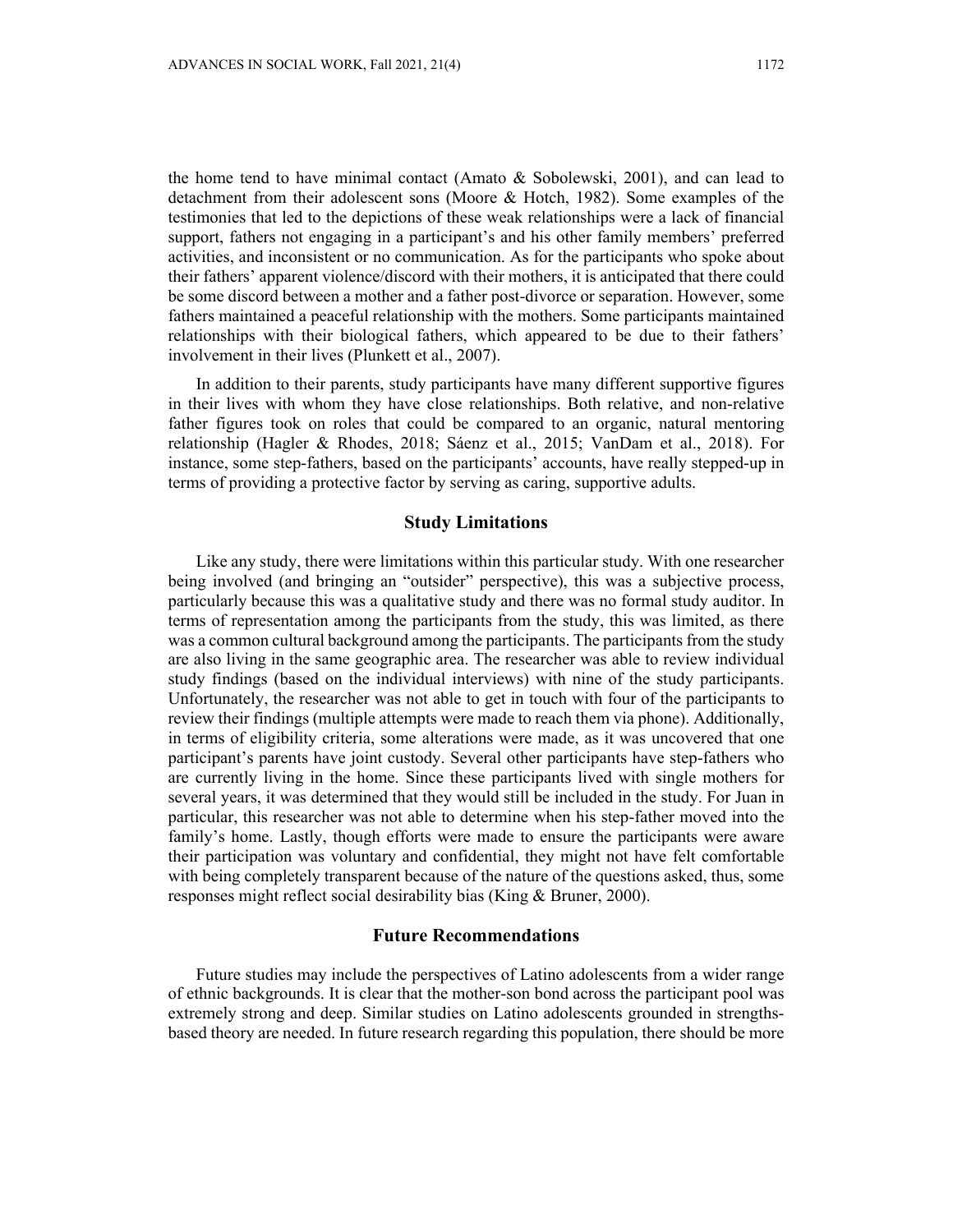emphasis on the many strong, positive roles that single mothers and natural mentors can provide for Latino adolescents.

From a practice perspective, this author recommends considering the marianismo cultural value when it comes to social workers striving to engage in culturally-relevant practice with their clients. In individual and family therapy settings, when advantageous, social workers/therapists should consider the strong mother-son and natural mentoring bonds Latino adolescents have to clients' advantages, as this inclusion could help enhance culturally-relevant practice. Where needed, social workers can play an influential role in arranging natural mentoring relationships, as well as arranging connection to youth development agencies, which can serve as protective factors for Latino adolescents. Mothers can be invited to be included in the aforementioned process by providing recommendations (as available) for natural mentoring relationships that can be fostered through their own networks or by being included in youth development agencies' planning, and events.

School social workers can include students' mothers and natural mentors in the educational setting where needed and appropriate. If students are in need of further support, school social workers can help to identify natural mentors to bolster academic skills and resources where needed. Schools of social work should evaluate the degree to which their curriculum focuses on the values and strengths of this population in terms of the transformational influences of single mothers and natural mentors in Latino adolescents' lives. Further emphasis should be placed on the cultural relevance of attachment theory and social learning theory in applications to Latino culture.

### **Conclusion**

The types of strengths shared by Latino adolescents about their single mothers are not emphasized in the available literature. This study aimed to give Latino male adolescents who have grown-up with their single mothers the opportunity to voice their perceptions on how they have been impacted by their upbringing. Using Narrative Research, this study explored the participants' experiences to discover themes and sub-themes describing Latino adolescent males' views of their mothers. The participants shared sweepingly positive attitudes and perceptions of their mothers, describing their mothers as protective, supportive, and hard-working. Participants shared strong connections with their mothers. Though the participants have an array of different types of relationships with their biological fathers, they do have other supportive male figures (i.e., natural mentors) in various parts of their lives.

Participants from this study demonstrated maturity, critical thinking skills, integrity, and keen observations about their own social circles and the environments they surround themselves with. This study's participants demonstrated these positive traits during the interview process, such as openness to discuss various situations and challenges in their lives. Participants were willing to speak openly and directly. These adolescents are motivated and demonstrated gratitude for the supportive adults in their lives. Based on their supportive mothers, their mentors, and their impressive individual traits, it is anticipated that the participants from this study will continue to develop into wise, mature, and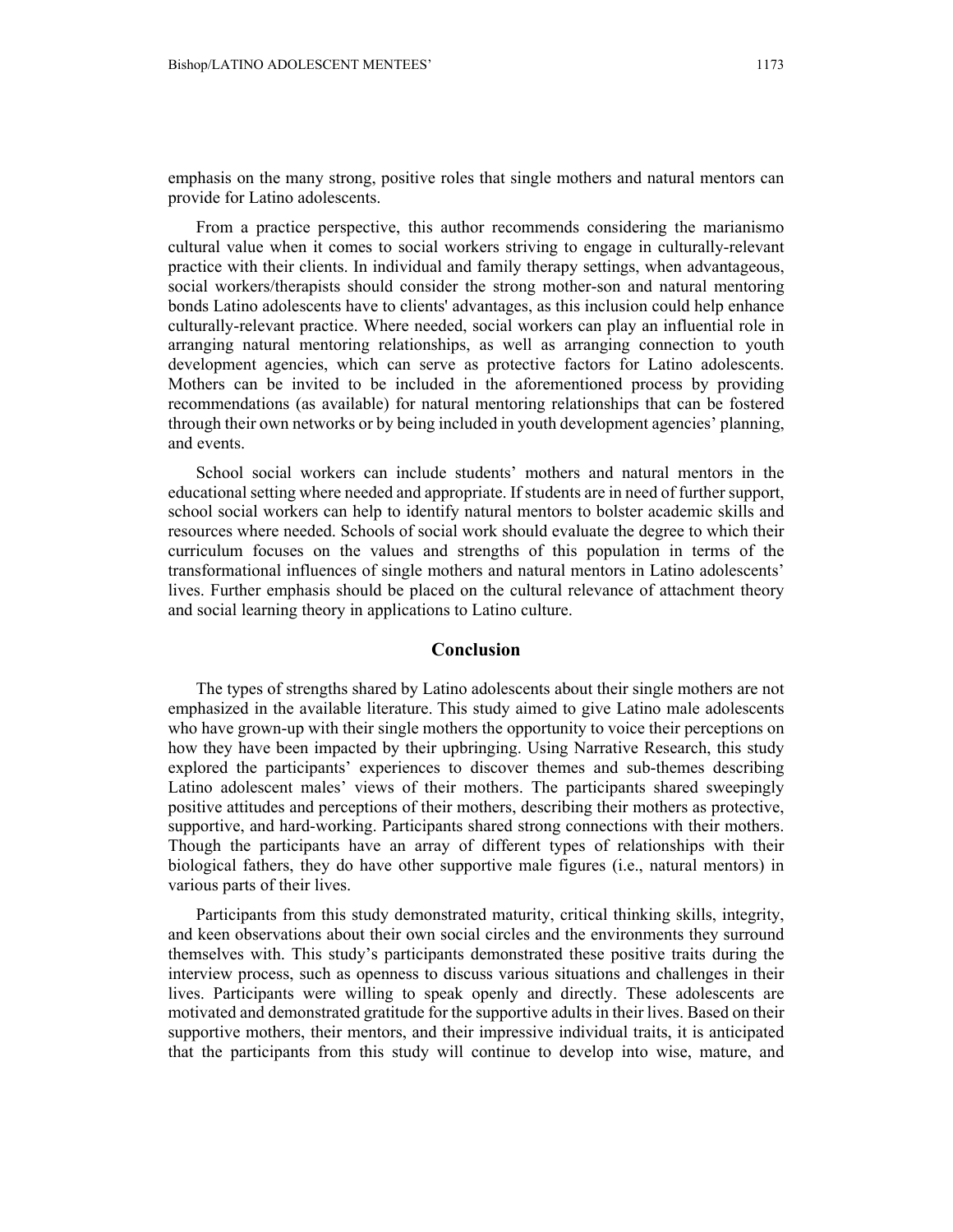impressive young men. Just as the Latino adolescents in this study were keenly aware of their mothers' many positive values, strengths, and contributions to their lives, it is vital for social workers to do the same.

# **References**

- Amato, P. R., & Sobolewski, J. M. (2001). The effects of divorce and marital discord on adult children's psychological well-being. *American Sociological Review, 66*(6), 900- 921. https://doi.org/10.2307/3088878
- Arellano-Morales, L., Liang, C. T. H., Ruiz, L., & Rios-Oropeza, E. (2016). Perceived racism, gender role conflict, and life satisfaction among Latino day laborers. *Journal of Latino/a Psychology, 4*(1), 32-42. https://doi.org/10.1037/lat0000049
- Aschenbrener, C., & Johnson, S. (2017). Educationally-based, culturally-sensitive, theory-driven mentorship intervention with at-risk Native American adolescents in South Dakota: A narrative review. *Journal of Child and Family Studies, 26*(1), 14-27. https://doi.org/10.1007/s10826-016-0537-z
- Bachman, H. J., Coley, R. L., & Chase-Lansdale, P. L. (2009). Is maternal marriage beneficial for low-income adolescents? *Applied Developmental Science, 13*(4), 153- 171. https://doi.org/10.1080/10888690903287633
- Bandura, A. (1977). *Social learning theory.* Prentice-Hall.
- Barron-McKeagney, T., Woody, J. D., & D'Souza, H. J. (2000). Mentoring at-risk children and their parents: The role of community: Theory and practice. *Journal of Community Practice, 8*(3), 37-56. https://doi.org/10.1300/j125v08n03\_03
- Block, B. A., & Tietjen-Smith, T. (2016). The case for women mentoring women. *Quest, 68*(3), 306-315. https://doi.org/10.1080/00336297.2016.1190285
- Bowlby, J. (1988). *A secure base: Parent-child attachment and healthy human development.* Basic Books.
- Brauer, J. R., & Tittle, C. R. (2012). Social learning theory in human reinforcement. *Sociological Spectrum, 32*(2), 157-177. https://doi.org/10.1080/02732173.2012.646160
- Carlson, J. A. (2010). Avoiding traps in member checking. *Qualitative Report, 15*(5), 1102-1113. https://doi.org/10.46743/2160-3715/2010.1332
- Ceballo, R., Kennedy, T. M., Bregman, A., & Epstein-Ngo, Q. (2012). Always aware (siempre pendiente): Latino mothers' parenting in high-risk neighborhoods. *Journal of Family Psychology, 26*(5), 805-815. https://doi.org/10.1037/a0029584
- Chavis, A. M. (2011). Social Learning Theory and behavioral therapy: Considering human behaviors within the social and cultural context of individuals and families. *Social Work in Public Health, 26*(5), 471-481. https://doi.org/10.1080/10911359.2011.598828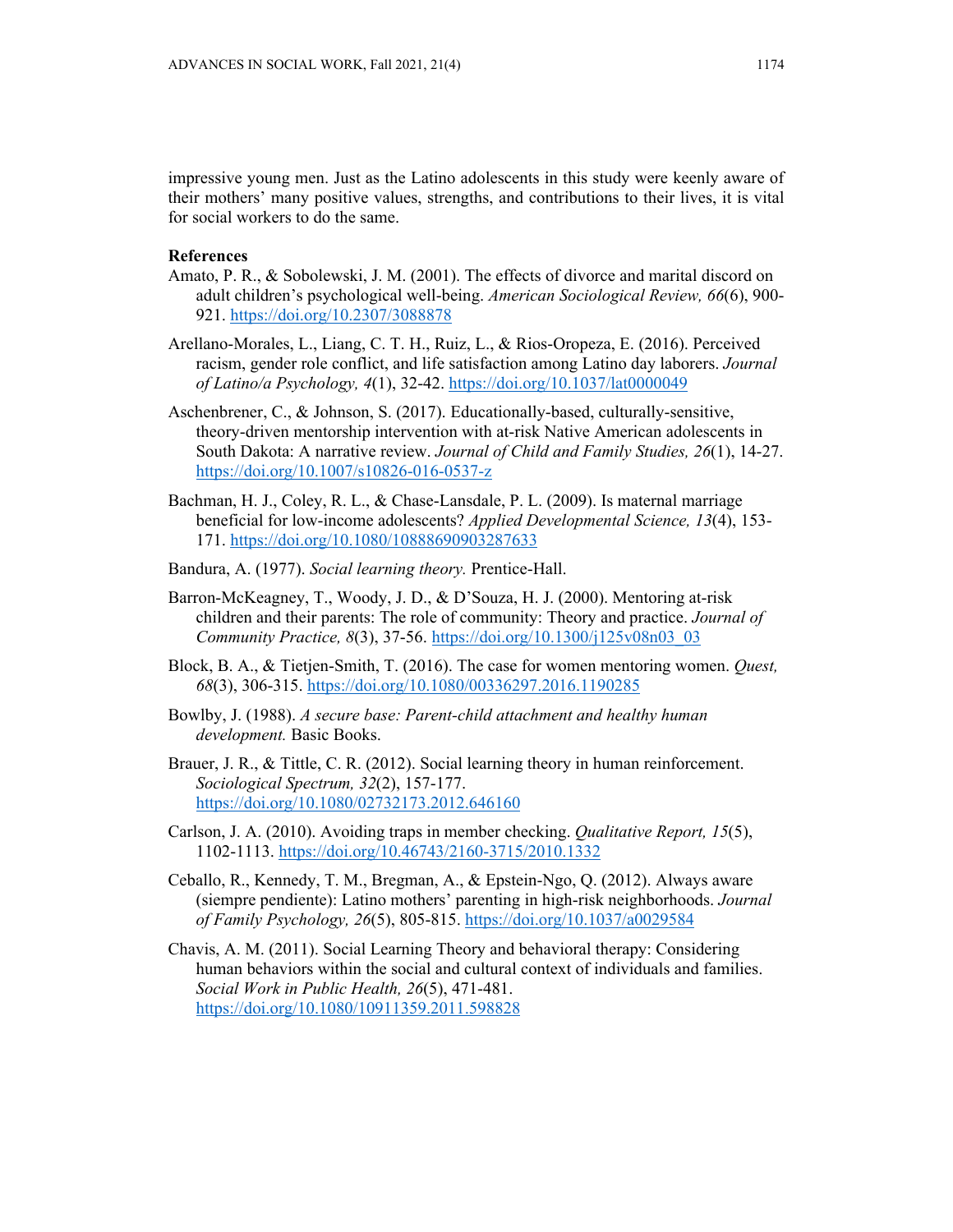- Cobb, C. L., Meca, A., Xie, D., Schwartz, S. J., & Moise, R. K. (2017). Perceptions of legal status: Associations with psychosocial experiences among undocumented Latino/a immigrants. *Journal of Counseling Psychology, 64*(2), 167-178. https://doi.org/10.1037/cou0000189
- Cope, D. G. (2014). Methods and meanings: Credibility and trustworthiness of qualitative research. *Oncology Nursing Forum, 41*(1), 89-91. https://doi.org/10.1188/14.ONF.89-91
- Creswell, J. W. (2013). *Qualitative inquiry and research design: Choosing among five approaches.* Sage.
- Dallos, R., & Comley-Ross, P. (2005). Young people's experience of mentoring: Building trust and attachments. *Clinical Child Psychology and Psychiatry, 10*(3), 369-383. https://doi.org/10.1177/1359104505053755
- Drewry, S. (2004). The ethics of human subjects protection in research. *Journal of Baccalaureate Social Work, 10*(1), 105-117. https://doi.org/10.18084/1084- 7219.10.1.105
- Etherington, K. (n.d.). *Narrative approaches to case studies.* Presentation, University of Bristol, U. K. https://www.keele.ac.uk/media/keeleuniversity/facnatsci/schpsych/documents/counse lling/conference/5thannual/NarrativeApproachestoCaseStudies.pdf
- Gross, J. T., Stern, J. A., Brett, B. E., & Cassidy, J. (2017). The multifaceted nature of prosocial behavior in children: Links with attachment theory and research. *Social Development, 26*(4), 661-678. https://doi.org/10.1111/sode.12242
- Hagler, M. A., & Rhodes, J. E. (2018). The long-term impact of natural mentoring relationships: A counterfactual analysis. *American Journal of Community Psychology, 62*(1-2), 175-188. https://doi.org/10.1002/ajcp.12265
- Huang, J., Kim, Y., Sherraden, M., & Clancy, M. (2017). Unmarried mothers and children's social-emotional development: The role of child developmental accounts. *Journal of Child and Family Studies, 26*(1), 234-247. https://doi.org/10.1002/ajcp.12265
- Hurd, N. M., Zimmerman, M. A., & Xue, Y. (2009). Negative adult influences and the protective effects of role models: A study with urban adolescents. *Journal of Youth and Adolescence, 38*(6), 777-789. https://doi.org/10.1007/s10964-008-9296-5
- Kapke, T. L., & Gerdes, A. C. (2016). Latino family participation in youth mental health services: Treatment retention, engagement, and response. *Clinical Child and Family Psychology Review, 19*(4), 329-351. https://doi.org/10.1007/s10567-016-0213-2
- Kapke, T. L., Grace, M. A., Gerdes, A. C., & Lawton, K. E. (2017). Latino early adolescent mental health: Examining the impact of family functioning, familism, and global self-worth. *Journal of Latino/a Psychology, 5*(1), 27-44. https://doi.org/10.1037/lat0000057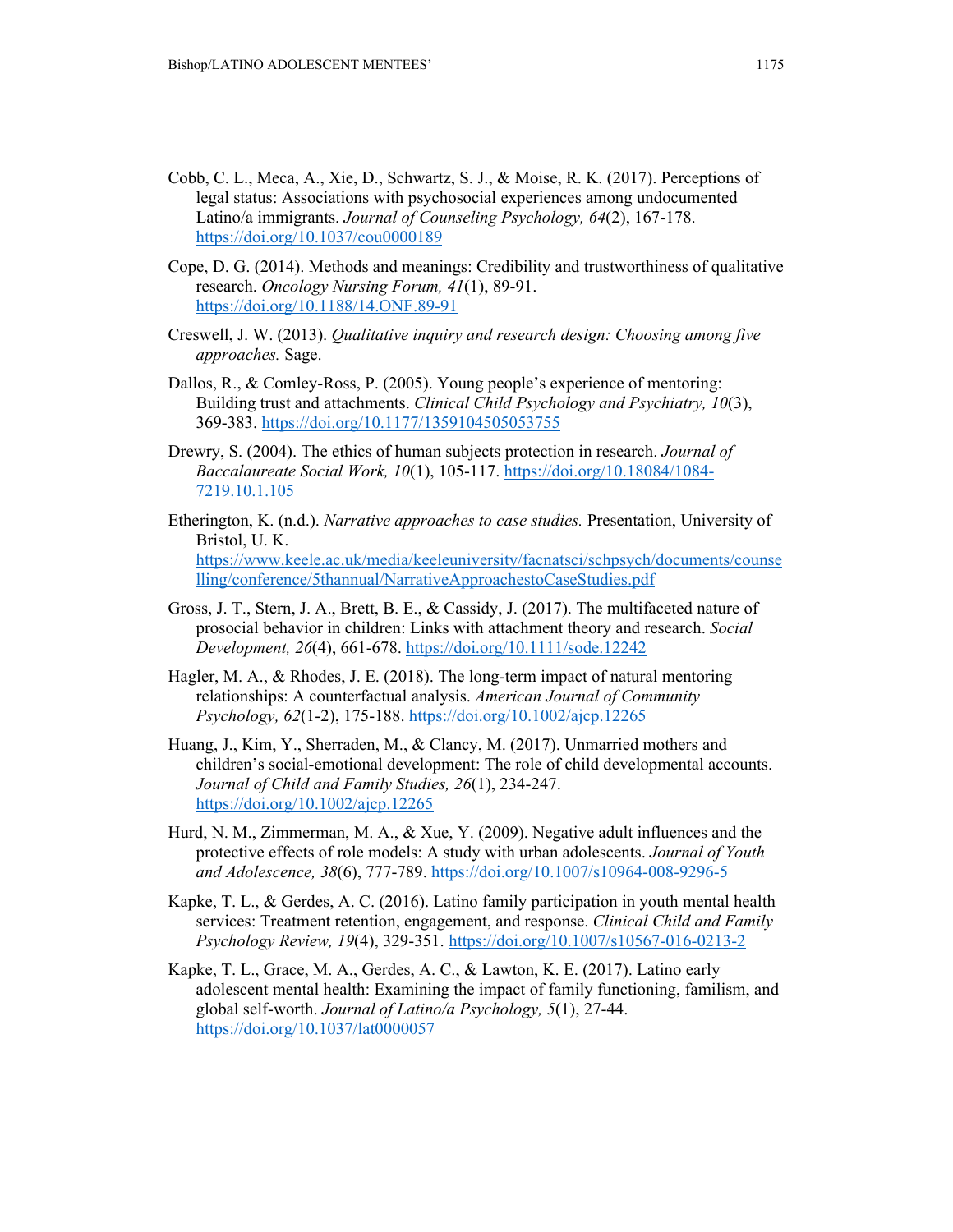- Kelley, M. S., & Lee, M. J. (2018). When natural mentors matter: Unraveling the relationship with delinquency. *Children and Youth Services Review, 91*, 319-328. https://doi.org/10.1016/j.childyouth.2018.06.002
- King, M. F., & Bruner, G. C. (2000). Social desirability bias: A neglected aspect of validity testing. *Psychology & Marketing, 17*(2), 79-103. https://doi.org/10.1002/(SICI)1520-6793(200002)17:2<79::AID-MAR2>3.0.CO;2-0
- Langton, C. E., & Berger, L. M. (2011). Family structure and adolescent physical health, behavior, and emotional well-being. *Social Service Review, 85*(3), 323-357. https://doi.org/10.1086/661922
- McAlpine, L. (2016). Why might you use narrative methodology? A story about narrative. *Estonian Journal of Education, 4*(1), 32-57. https://doi.org/10.12697/eha.2016.4.1.02b
- Mendez-Luck, C. A., & Anthony, K. P. (2016). Marianismo and caregiving role beliefs among U.S.-born and immigrant Mexican women. *Journals of Gerontology: Social Sciences, 71*(5), 926-935. https://doi.org/10.1093/geronb/gbv083
- Moore, D., & Hotch, D. F. (1982). Parent-adolescent separation: The role of parental divorce. *Journal of Youth and Adolescence, 11*(2), 115-119. https://doi.org/10.1007/BF01834707
- O'Connor, T. G., Matias, C., Futh, A., Tantam, G., & Scott, S. (2013). Social Learning Theory parenting intervention promotes attachment-based caregiving in young children: Randomized clinical trial. *Journal of Clinical Child & Adolescent Psychology, 42*(3), 358-370. https://doi.org/10.1080/15374416.2012.723262
- Peacock, M. J., McClure, F., & Agars, M. D. (2003). Predictors of delinquent behaviors among Latino adolescents. *Urban Review, 35*(1), 59-72. https://doi.org/10.1023/A:1022545623426
- Pew Research Center. (2018). *About one-third of U.S. children are living with an unmarried parent.* https://www.pewresearch.org/fact-tank/2018/04/27/about-onethird-of-u-s-children-are-living-with-an-unmarried-parent/
- Piña-Watson, B., Castillo, L. G., Jung, E., Ojeda, L., & Castillo-Reyes, R. (2014). The Marianismo Beliefs Scale: Validation with Mexican American adolescent girls and boys. *Journal of Latino/a Psychology, 2*(2), 113-130. https://doi.org/10.1037/lat0000017
- Plunkett, S. W., Williams, S. M., Schock, A. M., & Sands, T. (2007). Parenting and adolescent self-esteem in Latino intact families, stepfather families, and singlemother families. *Journal of Divorce and Remarriage, 47*(3/4), 1-20. https://doi.org/10.1300/J087v47n03\_01
- Rodriguez, K. M., Castillo, L. G., & Gandara, L. (2013). The influence of marianismo, ganas, and academic motivation on Latino adolescents' academic achievement motivations. *Journal of Latino/a Psychology, 1*(4), 218-226. https://doi.org/10.1037/lat0000008